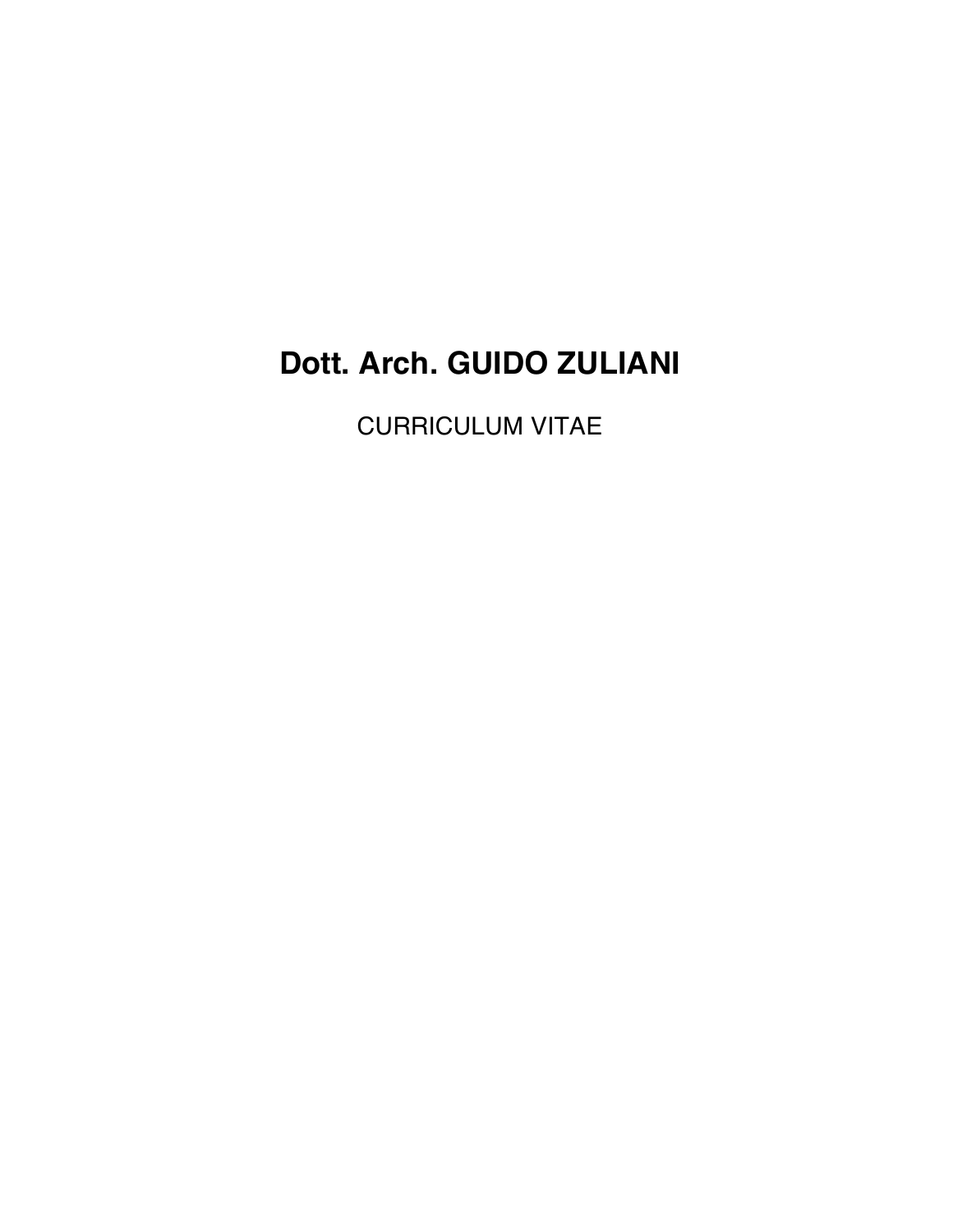**AZstudio** (Owner - Principal)

## **ACADEMIC EXPERIENCE**

| 1985 - Present       | THE COOPER UNION FOR THE ADVANCEMENT OF SCIENCE AND ART<br><b>IRWIN S. CHANIN SCHOOL OF ARCHITECTURE</b><br>New York, NY                                                                                                                                             |
|----------------------|----------------------------------------------------------------------------------------------------------------------------------------------------------------------------------------------------------------------------------------------------------------------|
| 2009 - Present       | Professor of Architectural History                                                                                                                                                                                                                                   |
| 2005 - Present       | Professor of Architecture / Professor of Modern Architectural Concept                                                                                                                                                                                                |
|                      | Responsible for teaching Architectural Design II (Studio Cohordinator), Architectural Design<br>IV(Studio Cohordinator), Thesis classes (Advisor), seminars<br>in Modern Architectural<br>Concepts, Analysis of Architectural Texts, Advanced Topics in Architecture |
| 1991 - 2005          | Associate Professor of Architecture                                                                                                                                                                                                                                  |
| 1986 - 1991          | Visiting Professor of Architecture                                                                                                                                                                                                                                   |
| 2001 - Present       | Member of the Curriculum Committee                                                                                                                                                                                                                                   |
|                      | Responsible for review and recommendations regarding the structure and the<br>content of the school curriculum, currently designing the curriculum of the future<br>post-professional Master Degree in Architecture of the Cooper Union.                             |
| 2008 - Present       | SCHOOL OF DOCTORATE STUDIES - UNIVERSITÀ IUAV DI VENEZIA - Italy<br>Affiliated faculty at Doctoral Program in Architecture, City and Design of<br>the School of Doctorate Studies                                                                                    |
|                      | <b>Supervised PhD Thesis</b>                                                                                                                                                                                                                                         |
| $2016 - in progress$ | Experimental Architecture and Utopia: Lebbeus Woods architect between imagination<br>and figurative deconstructionism - Tutor                                                                                                                                        |
| 2016                 | La Trasparenza Interrotta: considerazioni da e intorno al terzo saggio di Colin Rowe e<br>Robert Slutzky - Tutor                                                                                                                                                     |
| 2011                 | The Formal Basis of Modern Architecture: Composizione come tecnica formale,<br>dispositive e sistemi della House II di Peter Eisenman - Tutor                                                                                                                        |
| 2008                 | Il Vuoto in Primo Piano; Il progetto della discontinuità come relazione tra parte e tutto<br>Tutor                                                                                                                                                                   |
| 2002 - 2003          | UNIVERSITÀ IUAV DI VENEZIA - Italy<br>Visiting Professor of Design<br>Responsible for teaching Architectural Design in the Intensive Design Workshops                                                                                                                |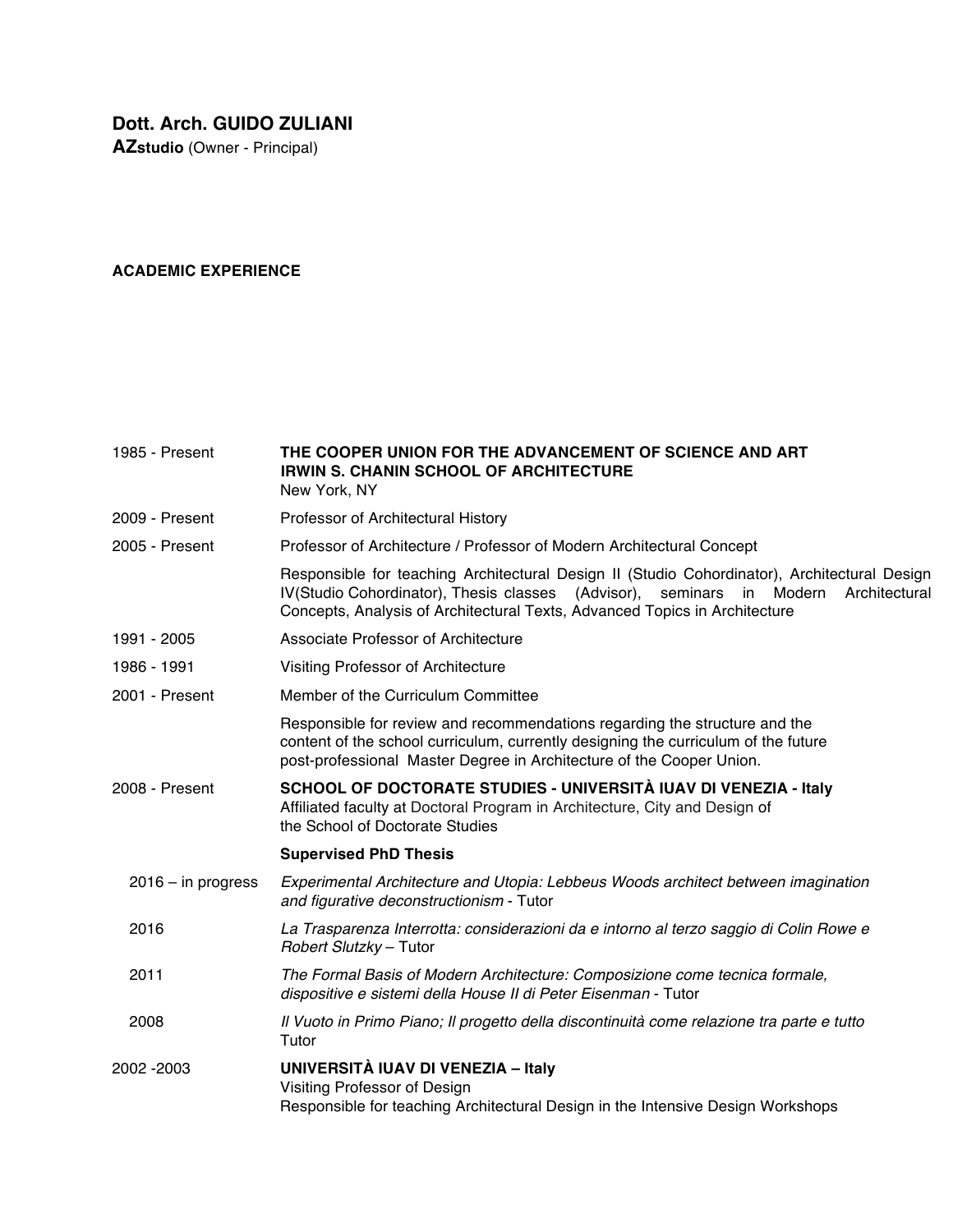2002 **SOUTHERN CALIFORNIA INSTITUTE OF ARCHITECTURE (SCI-arch**)**-**Los Angeles, CA Visiting Lecturer Participated as Professor of Design to the special Graduate Program "MR+D-Metropolitan Research and Design" focused on the design of specialized commercial spaces in Venice (It), Amsterdam (ND) and Los Angeles

#### **OTHER TEACHING EXPERIENCES**

| 2015 - 2016 | <b>PUSAN NATIONAL UNIVERSITY, Busan - Korea</b><br>Tutor<br>Busan International Architectural Design Workshop       |
|-------------|---------------------------------------------------------------------------------------------------------------------|
| 1996        | <b>ISTITUTO UNIVERSITARIO D'ARCHITETTURA DI VENEZIA (IUAV) - Venezia, Italy</b><br>Visiting Professor - Lecturer    |
| 1994 - 1995 | <b>INTERNATIONAL WORKSHOP for ARCHITECTURE AND URBANISM - Venezia, Italy</b><br>Founding Director - Studio Director |
| 1990        | <b>HOCHSCHULE DER KUNST</b> - Berlin, Germany<br><b>Visiting Lecturer</b>                                           |
| 1989        | <b>COLUMBIA UNIVERSITY-GSAPP - New York</b><br>Assistant Professor (adjunct) in Architecture                        |
| 1984        | U-PENN - Grad. School of Fine Arts, Dept. of Arch. - Summer Studio - Venezia, Italy<br>Visiting Critic - Lecturer   |

Mr. Zuliani has been regularly invited to participate to final juries and thesis juries at institutions such Yale School of Architecture, Pratt Institute School of Architecture, as well as at Princeton University School of Architecture, City College of New York School of Architecture, Università IUAV di Venezia and the Universita` degli Studi di Trieste.

He has lectured in the USA, at the University of Pennsylvania, at the Cranbrook Academy of Art, at the Southern California Institute of Architecture, at Mississippi State University School of Architecture, in Canada at the School of Architecture of the University of Manitoba, and in Europe at the Istituto Universitario d'Architettura di Venezia, at the Ecole d'Architecture de Nancy, at the University of Ljubliana, at the Zenobio Institute-Laboratory for the new Urban Landscape,.

### **EDUCATION AND PROFESSIONAL QUALIFICATIONS**

| 2016 | <b>ITALIAN MINISTRY OF EDUCATION, UNIVERSITIES AND RESEARCH</b><br>National Agency for the evaluation of Universities and research<br>Peer reviewer for the Italian Research Quality Evaluation Process<br>Areas: Architectural Design, landscape Design and Interior Design |
|------|------------------------------------------------------------------------------------------------------------------------------------------------------------------------------------------------------------------------------------------------------------------------------|
| 1998 | ACCADEMIA DELLE SCIENZE, LETTERE ED ARTI "GLI SVENTATI" - Udine, Italy<br><b>Elected Member</b>                                                                                                                                                                              |
| 1982 | ORDINE DEGLI ARCHITETTI DELLA PROVINCIA DI UDINE<br>Register architect                                                                                                                                                                                                       |
| 1980 | ISTITUTO UNIVERSITARIO D'ARCHITETTURA DI VENEZIA (IUAV)<br>today UNIVERSITÀ IUAV DI VENEZIA<br>Dottore in Architettura (Master equivalent) - Summa cum Laude                                                                                                                 |

#### **LECTURES, SYMPOSIA, EXHIBITIONS, CONFERENCES**

2017 **The Architect's Gaze** School of Architecture - University of Manitoba in Winnipeg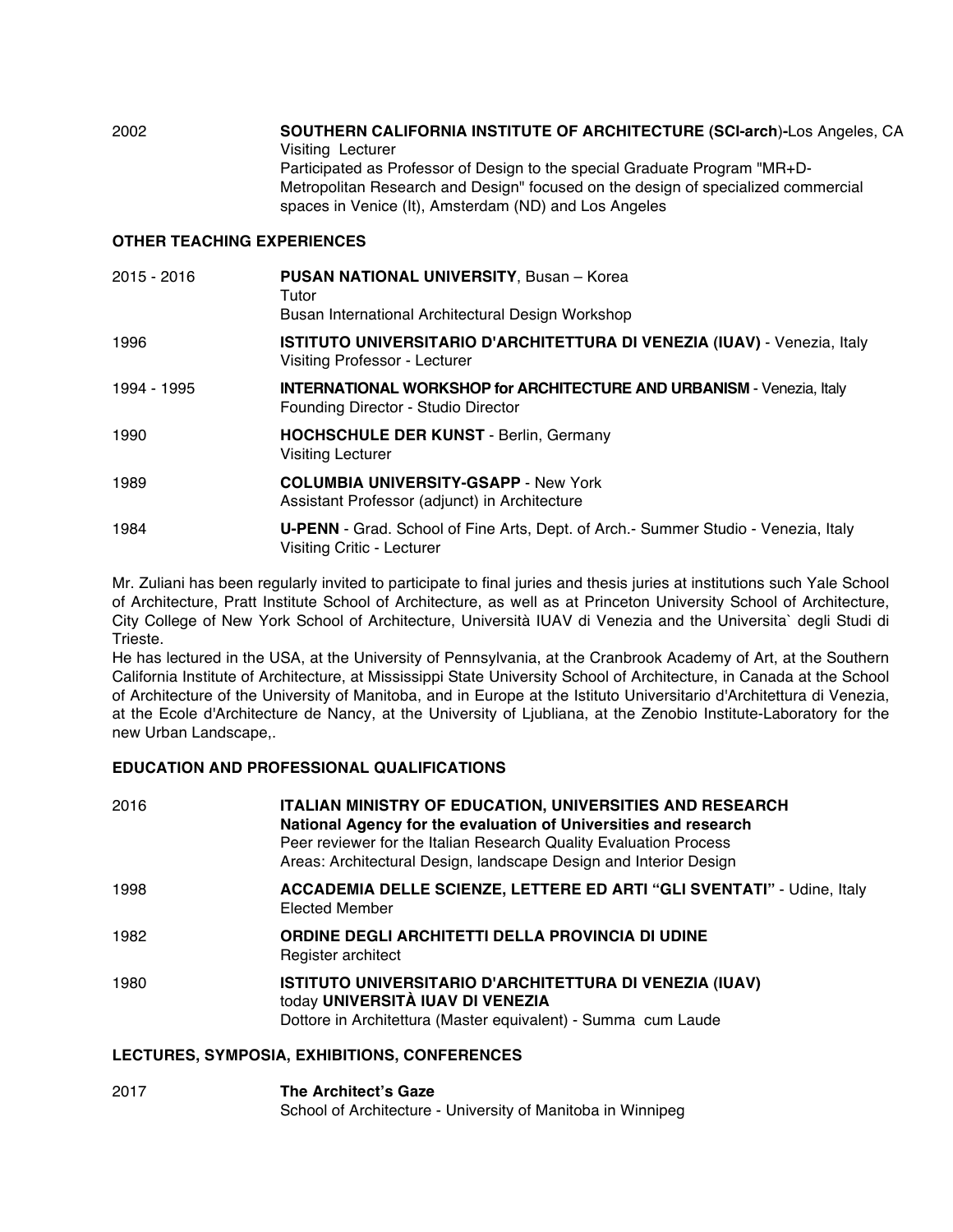| 2016 | <b>Keynote speaker</b><br>IUAV fuori dall' Italia / Academics Abroad - Conference<br>Università IUAV di Venezia                                                                                                                                                                                                                                                |
|------|----------------------------------------------------------------------------------------------------------------------------------------------------------------------------------------------------------------------------------------------------------------------------------------------------------------------------------------------------------------|
|      | Proximities: La Città nell' Opera di John Hejduk<br>Lecture: Dipartimento di Culture del Progetto<br>Università IUAV di Venezia                                                                                                                                                                                                                                |
|      | New train station Pompei Santuario, Pompei<br>Exhibition; 2016 BUGAIK International Architecture Exhibition<br>Busan Ulsan Gyeongnam Chapter of Architectural Institute of Korea                                                                                                                                                                               |
|      | Residenza Carlo Erba, Milan<br>Exhibition; 2016 BUGAIK International Architecture Exhibition<br>Busan Ulsan Gyeongnam Chapter of Architectural Institute of Korea                                                                                                                                                                                              |
| 2015 | <b>Vuotare: To Void and Civic Still Life</b><br>Symposium; Open City - Existential Urbanism<br>New Museum, and Museum of Modern Art, New York                                                                                                                                                                                                                  |
|      | Quartieri Ca' d'Oro - Alternative Typology for Social Housing<br>Exhibition; 2015 BUGAIK International Architecture Exhibition<br>Busan Ulsan Gyeongnam Chapter of Architectural Institute of Korea                                                                                                                                                            |
|      | Design(ing) at the Cooper Union: the Case for an Implicit City<br>Lecture; Busan International Architectural Design Workshop<br>Pusan National University - Busan - Korea                                                                                                                                                                                      |
| 2014 | Drawing from the Archive: Analysis as Design - Curator<br>Exhibition; the Arthur A. Houghton Gallery<br>The Cooper Union for The Advancement of Science and Art, New York                                                                                                                                                                                      |
|      | John Hejduk's Architecture<br>Lecture; seminar "Theories and Analyses of Architecture I"<br>School of Architecture of Cornell University                                                                                                                                                                                                                       |
| 2013 | Architecture and the City in the Work of A. Rossi and M. Tafuri<br>Lecture; seminar "Theories and Analyses of Architecture II"<br>School of Architecture of Cornell University                                                                                                                                                                                 |
|      | John Hejduk and the Cooper Union<br>Lecture; seminar "Architectural avant-garde in New York"<br>School of Architecture of Syracuse University in New York                                                                                                                                                                                                      |
|      | Perspective in L. B. Alberti and P. della Francesca<br>Lecture; seminar "Alberti: The Column and the Wall, Yesterday and Tomorrow"<br>School of Architecture of Yale University                                                                                                                                                                                |
| 2012 | Carlo Scarpa: The Architect at Work - Villa Ottolenghi and Villa Palazzetto - Curator<br>Exhibition; the Arthur A. Houghton Gallery<br>The Cooper Union for The Advancement of Science and Art, New York                                                                                                                                                       |
| 2011 | Tours & Tourism: Towards an Other Reality<br>Conference and workshop; CANARIAS 7X1000 MILLAS - The Landscape Project<br>Bienal de Architectura, Arte y Paisaje - Las Palmas de Gran Canaria, Spain<br>Observatorio del Paisaje de Canarias - Las Palmas de Gran Canaria, Spain<br>Area de Cultura del Gobierno de Canarias - Las Palmas de Gran Canaria, Spain |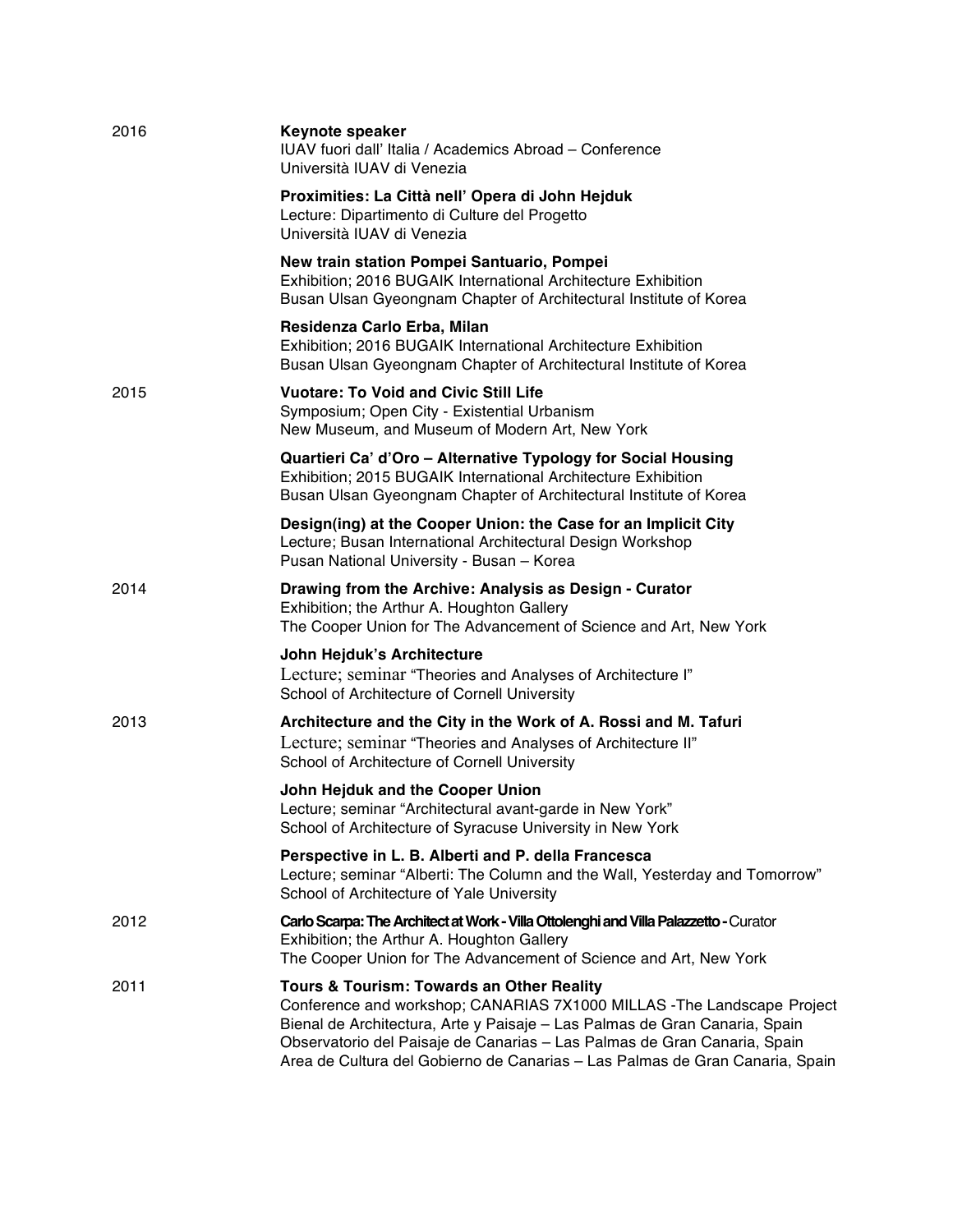|      | One, No One & One Hundred Thousand:<br>Observations on the Irwin S. Chanin School Of Architecture of the Cooper Union<br>Lecture; Symposium : Education of an Architect 40 Years Later: John Hejduk & the Cooper Union<br>Escuela de Architectura, Universidad de Puerto Rico - San Juan, Puerto Rico |
|------|-------------------------------------------------------------------------------------------------------------------------------------------------------------------------------------------------------------------------------------------------------------------------------------------------------|
| 2010 | J. Hejduk, R. Abraham and P. Eisenman alla Cooper Union<br>Lecture; Symposium: The Clinic of Dissection of the Arts. Lo Studio della Composizione<br>Scuola di Dottorato - Dottorato in Composizione Architettonica<br>Università IUAV di Venezia                                                     |
| 2009 | Quartieri Ca' d'Oro - Alternative Typology for Social Housing<br>Exhibition; Bello e Possiblile - Progetti di Social Housing per la Riqualificazione Urbana<br>Candiani 5 - Urban Center, Mestre - Italy                                                                                              |
| 2008 | <b>Stratifications</b> - Conversation with the Students Series<br>Lecture; City College of New York School of Architecture - New York                                                                                                                                                                 |
|      | Il Disvelarsi del Paesaggio<br>Symposium; The Architecture of John Hejduk<br>Festival dell'Architettura - 07.08; Pubblico Paesaggio - Second Meeting - Modena                                                                                                                                         |
|      | La Città come Testo Critico<br>Panel discussion; Università degli Studi di Firenze - Galleria SESV - Firenze                                                                                                                                                                                          |
| 2007 | John Hejduk. Paesaggi interiori -<br>Lecture; Symposium: Festival dell' Architettura - 07.08; Pubblico Paesaggio - Modena                                                                                                                                                                             |
|      | La Citta Implicita<br>Lecture; Laboratorio integrato B - Architettura e sostenibiltà<br>Istituto Universitario di Venezia (I.U.A.V.) - Venezia                                                                                                                                                        |
| 2006 | Reception, Translation, Dissemination - panel introducer and moderator<br>Moderator; International Conference: "The Critical Legacies of Manfredo Tafuri"<br>Columbia University GSAPP, Irwin S Chanin School of Architecture, Cooper Union                                                           |
|      | Progetto Architettonico e la Citta Implicita<br>Lecture; Symposium: La Citta Possibile Come Progetto Didattico<br>Facolta` di Architettura Civile - Dip. di Progettazione Architettonica<br>Politecnico di Milano                                                                                     |
| 2005 | <b>Diagrams</b><br>Lecture: Facolta` di Architettura ed Urbanistica<br>Universita` degli Studi di Trieste                                                                                                                                                                                             |
|      | End games - Notes on the Architecture of John Hejduk<br>Lecture; Facolta` di Architettura Civile - Dip. di Progettazione Architettonica<br>Politecnico di Milano                                                                                                                                      |
|      | The pedagogic tradition of the Cooper Union<br>Lecture: International Symposium: Becoming Architect in XXI century<br>Prima Facolta` d'Architettura "Ludovico Quaroni"<br>Universita` di Roma "La Sapienza"                                                                                           |
| 2003 | <b>Recent works</b><br>Lecture; Dipartimento d'Architettura<br>Istituto Universitario d'Architettura di Venezia                                                                                                                                                                                       |
| 2002 | <b>Tracking the Image - Venice and Architecture</b><br>Four lectures; MR+D - Metropolitan Research and Design<br>Southern California Institute of Architecture (SCI-arch) - Los Angeles                                                                                                               |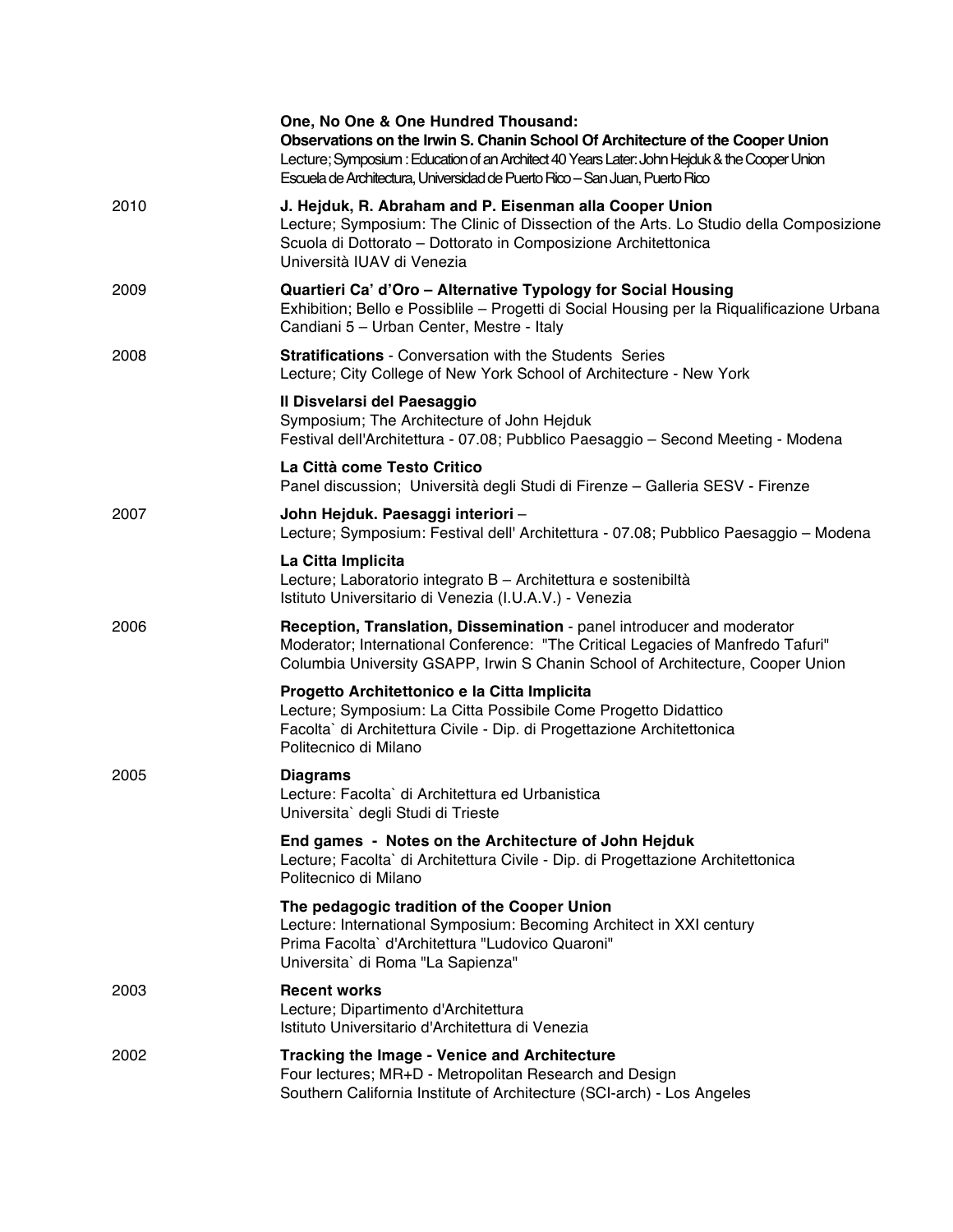|      | The architecture of John Hejduk<br>Lecture; Facolta` d'Architettura<br>Universita` degli Studi di Trieste - Italy                                                                               |
|------|-------------------------------------------------------------------------------------------------------------------------------------------------------------------------------------------------|
|      | The Nomadic Subject - The architecture of Josef Frank<br>Lecture; Dipartimento d'Architettura<br>Istituto Universitario d'Architettura di Venezia                                               |
| 2000 | Parti Pris: Frammenti indiziari sull'interiorita`<br>Lecture; Dipartimento di Urbanistica<br>Istituto Universitario d'Architettura di Venezia                                                   |
|      | Autobiografia scientifica<br>Lecture; Dottorato in Urbanistica<br>Istituto Universitario d'Architettura di Venezia                                                                              |
| 1999 | <b>Adolf Loos and Josef Frank</b><br>Lecture; Mississipi State Un. School of Architecture - Jackson                                                                                             |
| 1998 | <b>Adolf Loos and Josef Frank</b><br>Lecture; Cranbrook Academy of Art, Architecture Dept. - Cranbrook                                                                                          |
|      | Caratteri dell' Architettura Friulana<br>Lecture; Settimana della Cultura Italiana - Port Jefferson, N.Y.                                                                                       |
| 1997 | Le forme della Theoria<br>Lecture; Corso di Teoria dell'Architettura<br>Istituto Universitario d'Architettura di Venezia - Venezia                                                              |
|      | Le chiese a pianta centrale nell'architettura umanista di Bramante e Palladio<br>Lecture; Accademia Udinese di Scienze, Lettere e Arti - Udine                                                  |
| 1996 | Origini del progetto contemporaneo<br>Lecture; Helix - Int. Cult. Ass.: Summer Workshop - Monastery of Forano - Macerata                                                                        |
|      | <b>Recent work</b><br>Lecture; Cranbrook Accademy of Art - Cranbrook                                                                                                                            |
|      | <b>Architetture del Margine</b><br>Symposium: Architetture per le nuove e vecchie poverta`.<br>Zenobio Institute - Laboratory for the new urban landscape - Venezia                             |
|      | <b>Hetherotopies and Architecture</b><br>Lecture; University of Ljubliana - School of Architecture - Ljubliana                                                                                  |
| 1995 | <b>Singularities: possibilities for an Autobiographical Architecture</b><br>International Symposium - Casa come Me: Architecture and Autobiography<br>Fondazione Ronchi, Casa Malaparte - Capri |
|      | The Form(s) of the Project - series of four lectures<br>Zenobio Institute - Laboratory for the new urban landscape - Venezia                                                                    |
| 1994 | L'esperienza didattica della Cooper Union<br>Associazione Culturale degli Architetti - Udine                                                                                                    |
| 1984 | Palladio's Venice and the problem of the Accademia Bridge<br>University of Pennsylvania, Summer Studio - Venezia                                                                                |
|      | <b>Composizional structure in the architecture of Adolf Loos</b><br>University of Pennsylvania, Summer Studio - Venezia                                                                         |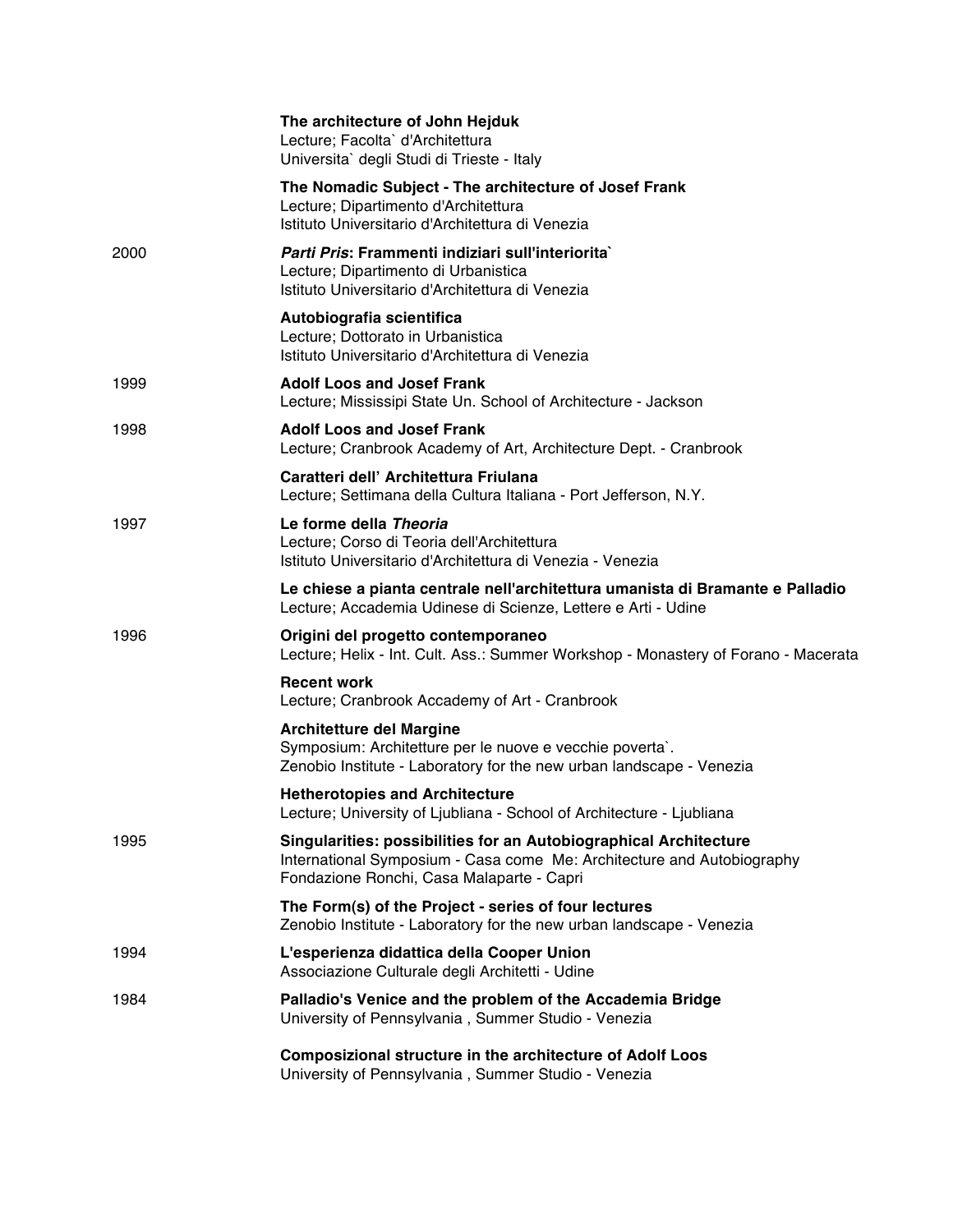# **PUBLICATIONS – TEXTS**

| $2017 - in progress$ | <b>Oppositions</b><br>FAmagazine. Scientific e-journal in Architectural and Urban Design                                                                                                                                    |
|----------------------|-----------------------------------------------------------------------------------------------------------------------------------------------------------------------------------------------------------------------------|
| $2016 - in progress$ | Perspective Theory in L.B. Alberti and P. Della Francesca<br>MIT Press - Cambridge, MA -USA                                                                                                                                 |
| 2016                 | <b>Reflection Reflected (with David Turnbull)</b><br>In: Regeneration of the Recent Past – International researching & teaching experience<br>P.A. Val editor - Università IUAV di Venezia                                  |
| 2015                 | La Città Implicita<br>In: Open City: An Existential Approach - D. Lewis Editor                                                                                                                                              |
| 2014                 | End Games - Note sull' Architettura di John Hejduk<br>In: FAmagazine. Scientific e-journal in Architectural and Urban Design<br>Anniversary Issue: Ottobre - Novembre 2014                                                  |
| 2013                 | Guido Zuliani and Peter Eisenman in conversation<br>In: ERASMUS EFFECT. Italian Architects Abroad - P. Ciorra Editor<br>Quodlibet - Macerata, Italy                                                                         |
| 2012                 | Una, Nessuna e Centomila:<br>La Cooper Union of J. Hejduk, R. Abraham, P. Eisenman  e molti altri<br>in: The Clinic of Dissection of the Arts. Lo Studio della Composizione<br>Edizioni Marsilio - I.U.A.V. - Padova, Italy |
|                      | Folio (with S. Hillyer)<br>Architectural Review n. 1338, May 2012 - London, UK                                                                                                                                              |
| 2008                 | End Games - Note sull' Architettura di John Hejduk<br>in:Pubblico Paesaggio<br>Documenti del Festival dell' Architettura #4, 2007-2008 - Parma, Italy                                                                       |
|                      | La Citta` Implicita<br>in: La Citta` come Testo Critico - N. Privileggio editor<br>Franco Angeli Edizioni - Milano, Italy                                                                                                   |
|                      | Evidencia de Cosas Nunca Vistas<br>In: Instalaciones: Sobre el Trabajo de Eisenman - P. Lorenzo-Eiroa editor<br>DLO/Robles Ediciones - Buenos Aires, Argentina                                                              |
| 2006                 | Note sulla Filosofia Pedagogica della Cooper Union<br>in: Becoming Architect in the XXI Century - A. I. Del Monaco editor<br>Universita` di Roma "La Sapienza"                                                              |
|                      | <b>Evidence of Things Unseen</b><br>in: Tracing Eisenman - C. Davidson editor<br>Thames & Hudson                                                                                                                            |
|                      | <b>Evidence of Things Unseen - Spanish translation</b><br>in: Tras el Rastro de Eisenman - C. Davidson editor<br><b>AKAL Ediciones</b>                                                                                      |
|                      | <b>Evidence of Things Unseen - German translation</b><br>in: Auf der Spuren von Eisenman - C. Davidson editor<br>Verlag Niggli                                                                                              |
|                      |                                                                                                                                                                                                                             |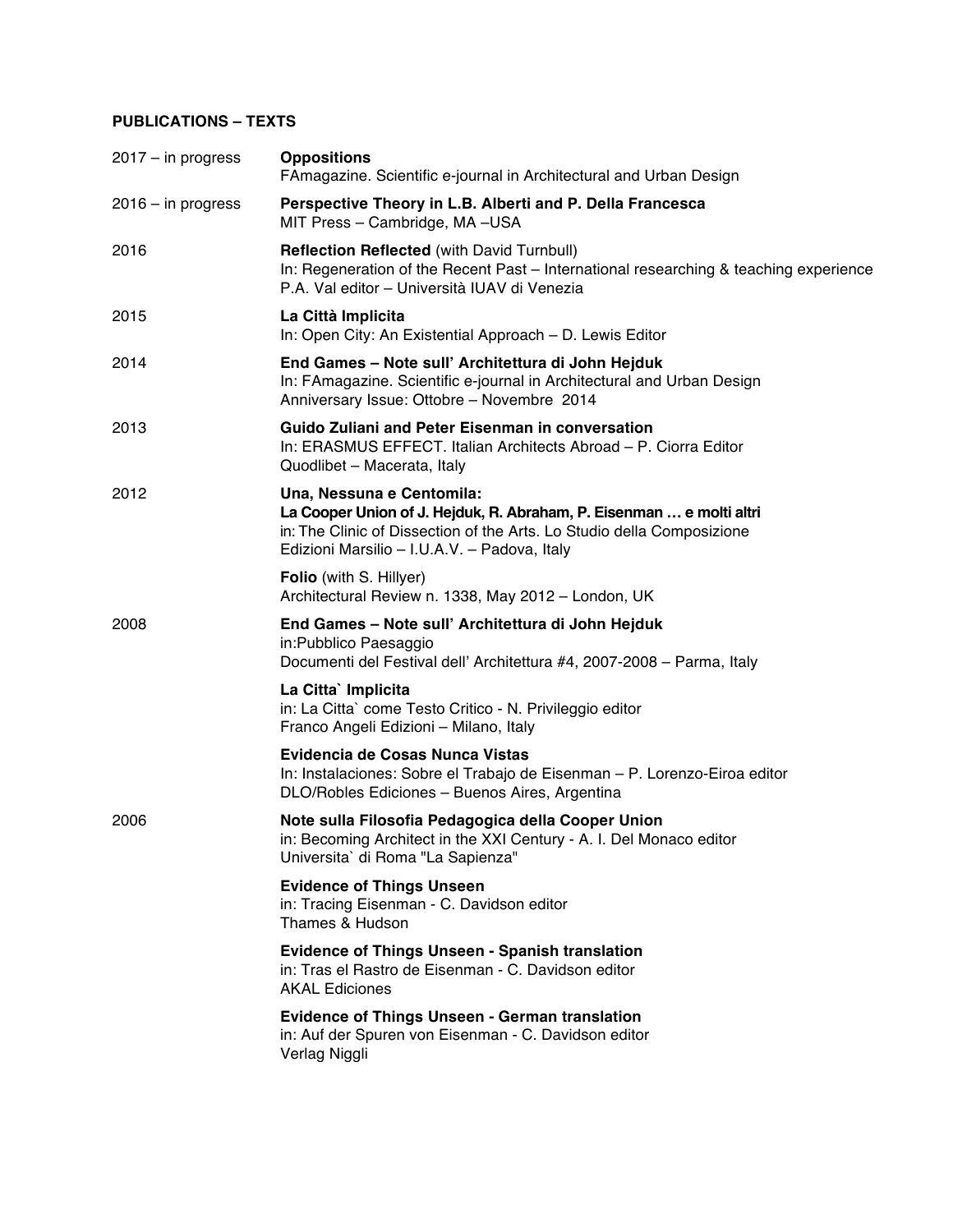| 2004                | Nuovi Corsi 2003- Laboratori Intensivi di Progettazione<br><b>Workshop Quarto Mondo/Lavori in Corso</b><br>QuadernIUAV - Serie FAR                                                                                                                                                                          |
|---------------------|-------------------------------------------------------------------------------------------------------------------------------------------------------------------------------------------------------------------------------------------------------------------------------------------------------------|
| 2003                | Nuovi Corsi 2002- Laboratori Intensivi di Progettazione<br>Workshop n. 11<br>QuadernIUAV - Serie FAR                                                                                                                                                                                                        |
| 1996                | Second International Summer Workshop for Architecture<br>O # 6 - Magazine of the School of Architecture - Copenhagen                                                                                                                                                                                        |
|                     | <b>Riflessioni sul progetto</b><br>Abitare il margine - La Bauta edizioni - Venezia                                                                                                                                                                                                                         |
| 1984                | <b>Josef Plechnik (editor)</b><br>Istituto di Teoria e Tecnica dela Progettazione Edilizia - I.U.A.V.                                                                                                                                                                                                       |
| <b>DESIGN WORKS</b> |                                                                                                                                                                                                                                                                                                             |
| 2010 - present      | Commission for a residential building in Piazza Carlo Erba-Milan, Italy<br>(co-designer and project coordinator - with Eisenman Architects and DEA Architetti Ass.)<br>Under construction                                                                                                                   |
| 2010                | Commission for the design of the Master Plan and the Architectural Development<br>of the Ex-SoFer area in Pozzuoli - Napoli, Italy<br>(co-designer and project coordinator - with Eisenman Architects)<br>Definitive design phase concluded, approved by the administration of the city of Pozzuoli         |
| 2009                | <b>Competition "New typologies of Social Housing"</b> – Mestre, Italy<br>(co-designer and project architect, with OBRA Architects, ing. Werner Sobek)                                                                                                                                                       |
| 2008                | Competition "City of the Future - A design & Engineering Challenge" - Washington D.C.<br>(team member with OBRA Architects, Eng. Werner Sobek)                                                                                                                                                              |
|                     | <b>Commission for the interior renovation of a flat - Lisbon, Portugal</b>                                                                                                                                                                                                                                  |
| 2007 - present      | Commission for the design of the Master Plan and the Architectural Development<br>of the cost line of the Golf of Pozzuoli - Napoli, Italy<br>(co-designer and project coordinator - with Eisenman Architects)<br>Definitive design phase concluded, approved by the administration of the city of Pozzuoli |
| 2006 - present      | Commission for the design of the new train station of Pompei Santuario - Napoli, Italy<br>(co-designer and project manager - with Eisenman Architects)<br>Definitive design phase concluded, approved by the administration of Pompei                                                                       |
| 2005                | Competition for the New Judicial Complex for the City of Trento - Trento, Italy<br>(team leader and project architect - with P. Eisenman)                                                                                                                                                                   |
|                     | Competition for the New Film Palace for the Venice Film Festival - Venice, Italy<br>(co-designer and project architect - with P. Eisenman)                                                                                                                                                                  |
| 2003                | Competition for the new High Speed Train Station in Afragola - Napoli, Italy<br>(co-designer and project architect - with P. Eisenman)                                                                                                                                                                      |
| 2001                | Competition for the Government Building of the Region of Galizia - Santander, Spain<br>(project architect - with P. Eisenman)                                                                                                                                                                               |
| 2001                | Competition for the residential and commercial development of Con-Edison<br>site at the East Side River Front - New York<br>(project architect for Eisenman Architects - design team: Eisenman Architects,<br>Richard Meier & partners, SOM, Holtzman & Pfeifer)                                            |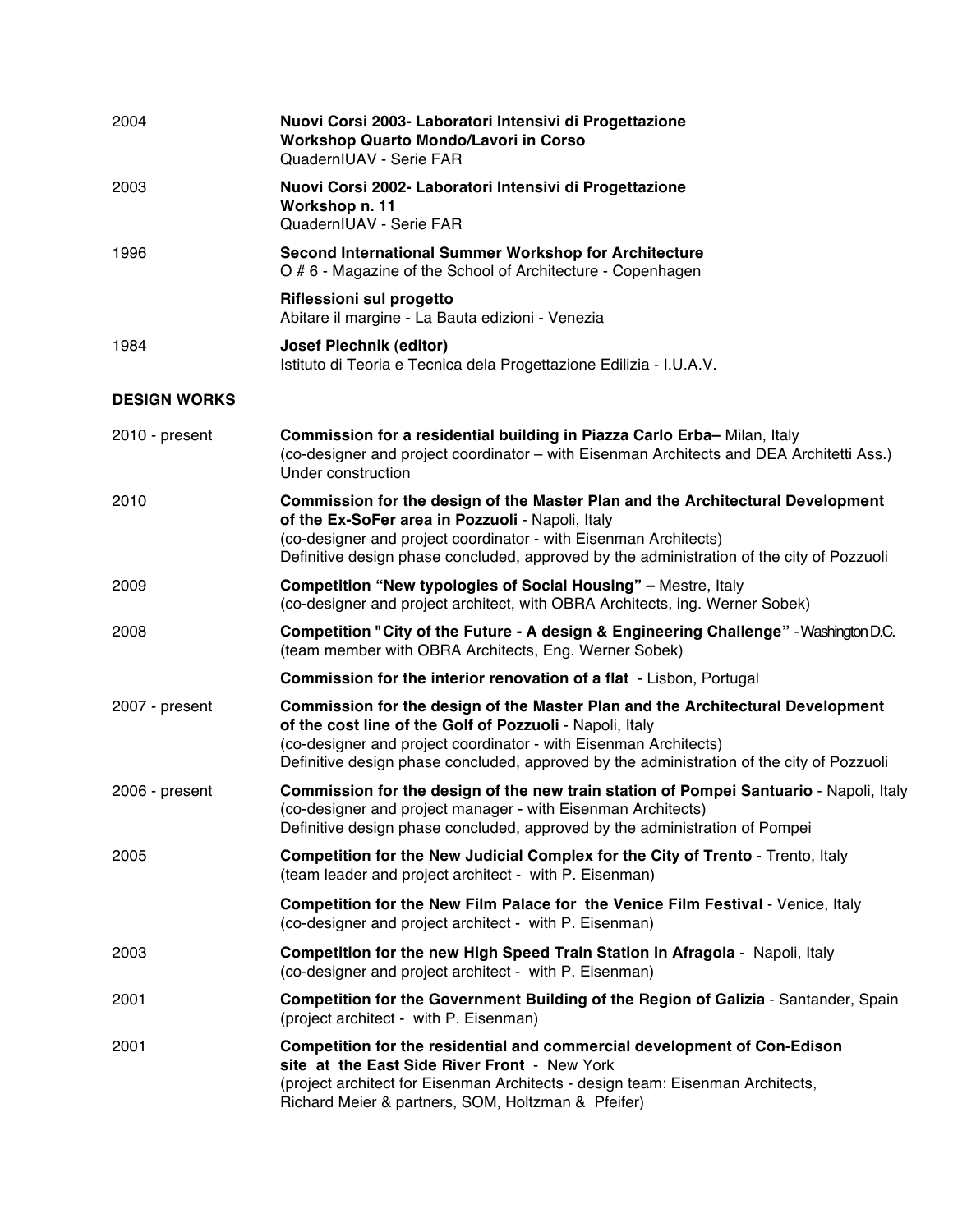| 2001                           | Competition for the Musée des Confluences - Lyon<br>(co- designer and project architect - with P. Eisenman)                                                                                                   |
|--------------------------------|---------------------------------------------------------------------------------------------------------------------------------------------------------------------------------------------------------------|
| 2000                           | <b>Competition for the Carnegie Mellon Science Center - Pittsburg</b><br>(co-designer and project architect - with P. Eisenman)                                                                               |
| 1999                           | Competition for the Musée Antropologique du quai Branly - Paris<br>(co-designer and project architect - with P. Eisenman and Fanuele Architect)                                                               |
| 1997                           | Renovation of a XIX century residential building - Udine, Italy                                                                                                                                               |
| 1993                           | Static and functional renovation of a XVII century tower - Udine, Italy                                                                                                                                       |
| 1992                           | Expansion of a sport facilities complex - Montagnana, Italy                                                                                                                                                   |
| 1991                           | <b>Competition for the New Museum for the Acropolis - Athens</b><br>(project architect - with Raimund Abraham)                                                                                                |
| 1990                           | <b>Renovation of a Fire Station - Cleveland</b>                                                                                                                                                               |
| 1990                           | Residential and commercial Building - Graz, Austria<br>(with Raimund Abraham)                                                                                                                                 |
| 1989                           | <b>Competition for the West Side Waterfront - New York</b><br>(co-designer with Kevin Bone)                                                                                                                   |
| 1989                           | <b>Competition for a Memorial and a Public Park - Fossoli, Italy</b>                                                                                                                                          |
| 1989                           | Europan Competition - Gorizia, Italy                                                                                                                                                                          |
| 1987                           | <b>Competition for the Siedlung Traviatagasse - Wien</b><br>(with Raimund Abraham)                                                                                                                            |
| 1986                           | <b>Competition for the rehabilitation of Pershing Square - Los Angeles</b><br>(co-designer with Kevin Bone)                                                                                                   |
| 1984                           | <b>Competition for the area of Fiera Catena - Mantova, Italy</b><br>(with Luciano Semerani)                                                                                                                   |
| 1983                           | Hypothesis for restructuring the Town of Altobello - Mestre, Italy<br>(with the Dip. di Teoria e Tecnica della Progettazione Edelizia, I.U.A.V)                                                               |
| 1982                           | <b>Competition for a new Museum for the City - Epinal, France</b><br>(with F. Fanuele)                                                                                                                        |
| <b>PUBLICATIONS - PROJECTS</b> |                                                                                                                                                                                                               |
| 2016                           | New train station Pompei-Santuario, Pompei<br>Catalogue Exhibition; 2016 BUGAIK International Architecture Exhibition<br>Busan Ulsan Gyeongnam Chapter of Architectural Institute of Korea                    |
|                                | Residenza Carlo Erba, Milan<br>Catalogue Exhibition; 2016 BUGAIK International Architecture Exhibition<br>Busan Ulsan Gyeongnam Chapter of Architectural Institute of Korea                                   |
| 2015                           | Quartieri Ca' d'Oro - Alternative Typology for Social Housing<br>Catalogue Exhibition; 2015 BUGAIK International Architecture Exhibition<br>Busan Ulsan Gyeongnam Chapter of Architectural Institute of Korea |

**Residenze Carlo Erba – Milano**

in: Milano Architettura – Skira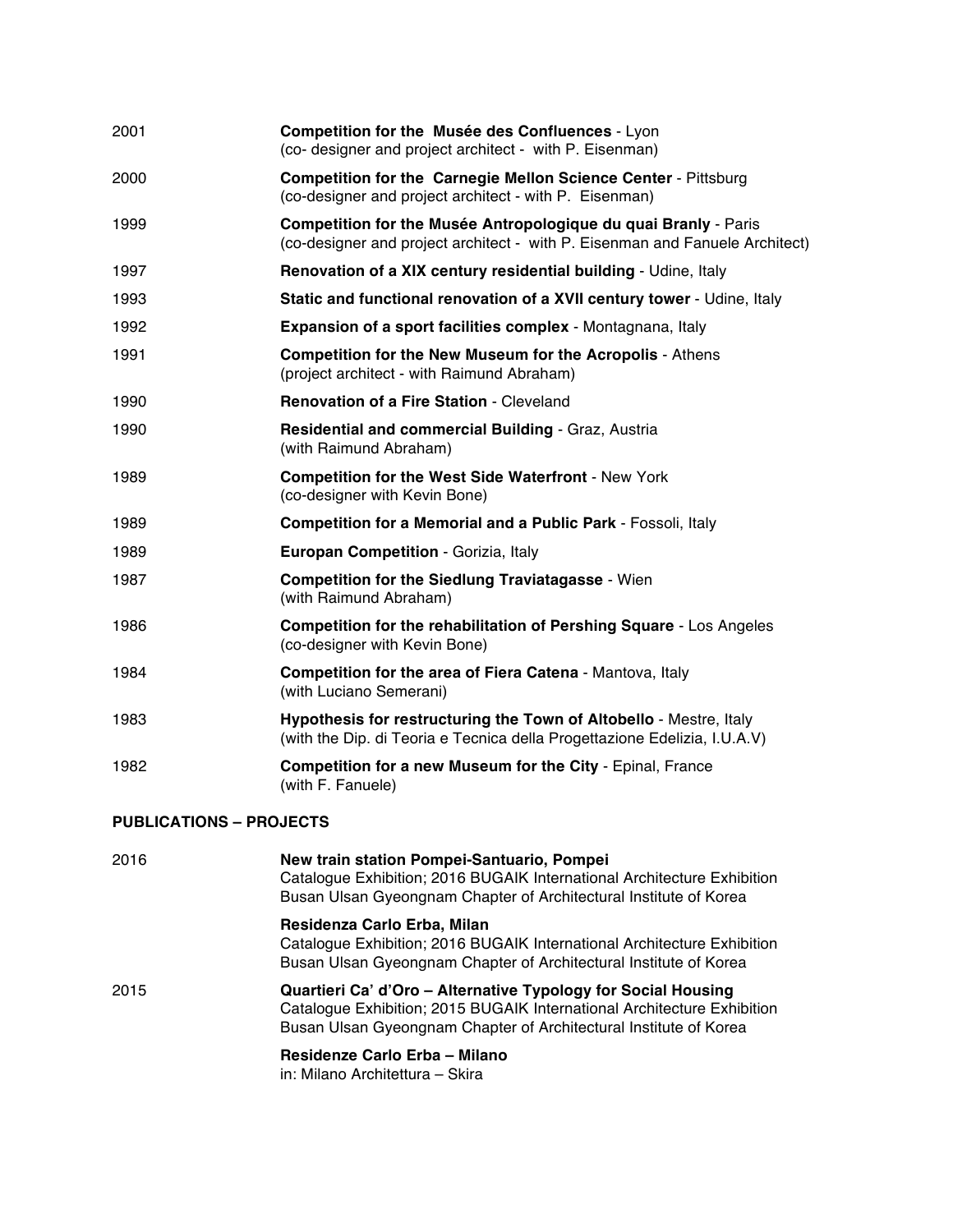|      | Residenze Carlo Erba - Milano<br>in: Guida all' Architettura di Milano 1945 - 2015 - Edizioni Hoepli                                                                                                    |
|------|---------------------------------------------------------------------------------------------------------------------------------------------------------------------------------------------------------|
|      | <b>Residenza Carlo Erba</b><br>Milan Architecture Guide 1945-2015.<br>The Architecture of Milan from the post-war period until today in 100 selected buildings.<br>Casa Editrice Hoepli, Milano - Italy |
| 2013 | <b>Residenza Carlo Erba</b><br>Giornale dell'Ordine degli Architetti, Pianificatori, Paesaggisti e Conservatori della<br>Provincia di Milano.<br>www.ordine architetti.mi.it                            |
|      | Residenza Carlo Erba a Milano<br>Il Sole 24 ore. Edilizia e Territorio - Milano, Italy                                                                                                                  |
|      | Residenza Carlo Erba<br>ArchiPortale - Architecture, Design, Interiors<br>www.archiportale.com                                                                                                          |
|      | Eisenman inaugura a Milano la Residenza Carlo Erba<br>Professione Architetto<br>www.professionearchitretto.it                                                                                           |
| 2012 | <b>Carlo Scarpa: The Architect at Work</b><br>Domusweb, May 17, 2012 - Domus Magazine - Milano, Italy.                                                                                                  |
|      | <b>Carlo Scarpa: The Architect at Work</b><br>The Architectural Review, May 2012 - London, England                                                                                                      |
| 2011 | Master Plan for the Waterfront of Pozzuoli, Italy<br>Il Giornale dell'Architettura, n.100 - Allemandi Publ. - Torino, Italy                                                                             |
| 2010 | <b>Competition "New typologies of Social Housing" - Mestre, Italy</b><br>L' Industria delle Costruzioni n. 413                                                                                          |
| 2007 | New train station at Pompei Santuarrio<br>GA document - International 2007                                                                                                                              |
| 2005 | Competition for the Musée Antropologique du quai Branlly<br>Peter Eisenman: Barefoot on White-Hot Walls<br>MAK / Hatje Cantz Ed.                                                                        |
|      | Competition for the new High Speed Train Station in Afragola, Napoli<br>Peter Eisenman: Barefoot on White-Hot Walls<br>MAK / Hatje Cantz Ed.                                                            |
| 2004 | Competition for the new High Speed Train Station in Afragola, Napoli<br>Metamorph- 9 International Architecture Exhibition / Trajectories<br>La Biennale di Venezia - Marsiglio Ed.                     |
|      | Competition for the new High Speed Train Station in Afragola, Napoli<br>AREA - n. 74                                                                                                                    |
|      | Competition for the Musée Antropologique du quai Branlly<br>AREA - n. 73                                                                                                                                |
|      | Competition for the Musée Antropologique du quai Branlly<br>World Architecture - n. 163\                                                                                                                |
|      | Competition for the new High Speed Train Station in Afragola, Napoli<br>World Architecture - n. 163                                                                                                     |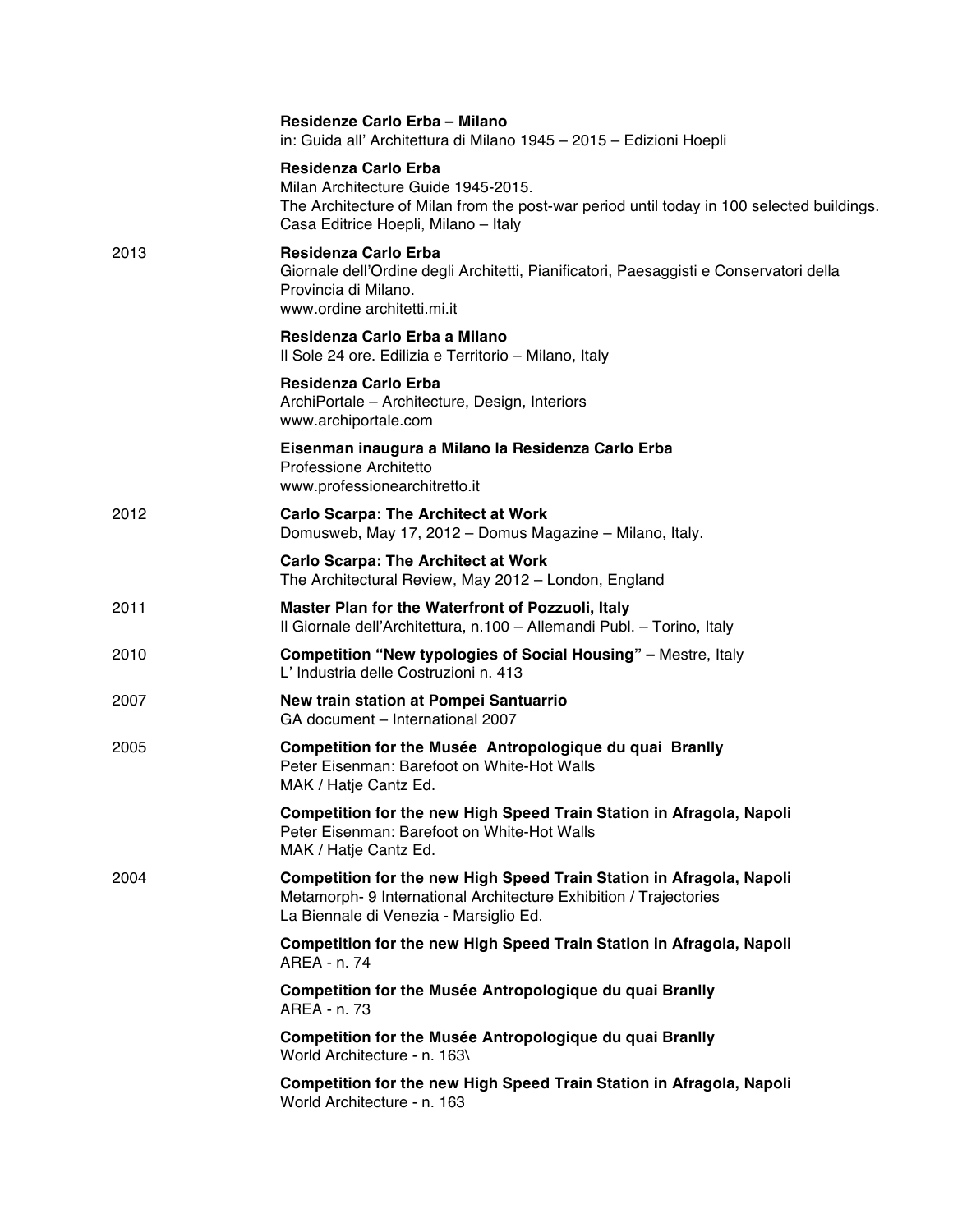|                            | Competition for the new High Speed Train Station in Afragola, Napoli<br>Domus - n.870                                                                             |
|----------------------------|-------------------------------------------------------------------------------------------------------------------------------------------------------------------|
|                            | Competition for the Musée Antropologique du quai Branlly<br>In: Peter Eisenman - The Garden of Lost Footsteps, catalogue<br>Museo Di Castelvecchio - Marsilio Ed. |
| 2003                       | Competition for the Musée Antropologique du quai Branlly<br>in: INTRiCACY, catalogue<br>Institute of Contemporary Art - University of Pennsylvania                |
| 2001                       | <b>Competition for the Musée des Confluences</b><br>CASABELLA - n. 692                                                                                            |
| 2001                       | <b>Competition for the Musée des Confluences</b><br>GA document - international 2001                                                                              |
| 2000                       | Competition for the Musée Antropologique du quai Branlly<br>GA document - international 2000                                                                      |
| 2000                       | Competition for the Musée Antropologique du quai Branlly<br>Architecture d'Aujourd'hui - March 2000                                                               |
| 1991                       | <b>Competition for the New Acropolis Museum</b><br>L'Architetto n.62-63                                                                                           |
| 1991                       | <b>Competition for the New Acropolis Museum</b><br><b>Greek Ministry of Culture</b>                                                                               |
| 1986                       | <b>Competition for Pershing Square</b><br>Los Angeles Time                                                                                                        |
| 1985                       | <b>Hypothesis for Restructuring the Town of Mestre Altobello</b><br>Architectural Design n.5-6                                                                    |
| 1983                       | <b>Competition for the Area of Fiera Catena in Mantova</b><br>Casabella n.493                                                                                     |
|                            | Ipotesi di Ristrutturazione Urbana per Mestre Altobello<br>Istituto di Teoria e Tecnica della Progettazione Edilizia - I.U.A.V.                                   |
|                            | Competition for the new Museum of the City of Epinal<br>Niveau 17 - Ecole d'Architecture de Nancy                                                                 |
| 1982                       | Thesis - Project for the Area of Les Halles in Paris<br>Dipartimento di Teoria e Tecnica della Progettazione Edilizia - I.U.A.V.                                  |
| <b>PROFESSIONAL HONORS</b> |                                                                                                                                                                   |
| 2009                       | Third Prize - Competition "New typologies of Social Housing" - Mestre, Italy<br>(co-designer and project architect, with OBRA Architects)                         |
| 2005                       | Finalist - New Judicial Complex - Trento, Italy<br>(team leader and project architect - with P. Eisenman)                                                         |
|                            | Finalist - New Film Palace for the Venice Film Festival - Venezia, Italy<br>(co-designer and project architect - with P. Eisenman)                                |
| 2003                       | Finalist - New High Speed Train Station - Afragola, Napoli, Italy<br>(co-designer and project architect - with P. Eisenman)                                       |
|                            |                                                                                                                                                                   |